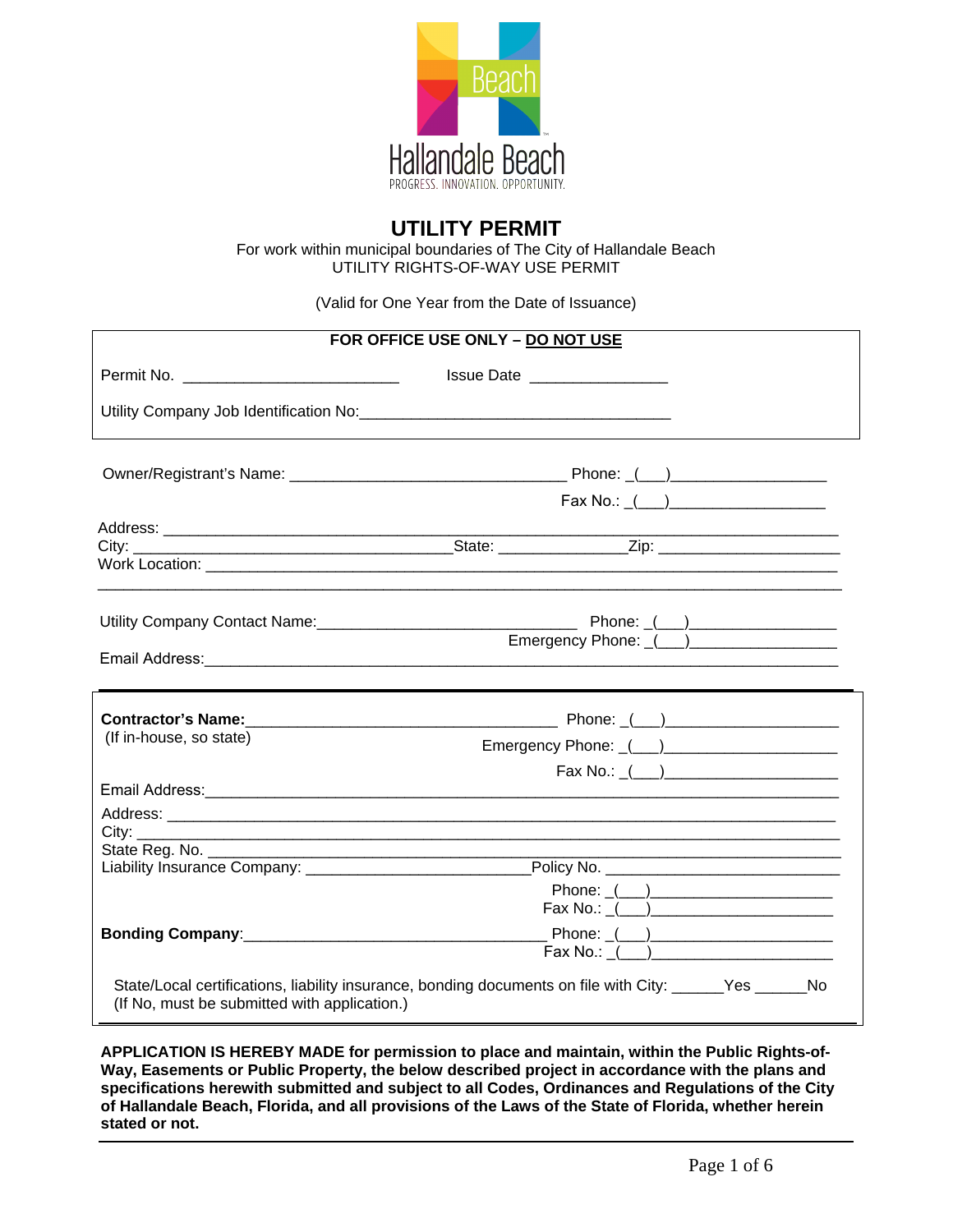## **WORK DESCRIPTION**

| Description of Work: Description of Work:                                                                                                                                                                                     |                                               |  |  |  |
|-------------------------------------------------------------------------------------------------------------------------------------------------------------------------------------------------------------------------------|-----------------------------------------------|--|--|--|
|                                                                                                                                                                                                                               | Hallandale Beach, Broward County, FL          |  |  |  |
| Anticipated Start Date: 1990 1991 1992                                                                                                                                                                                        | NOTE: City must be notified 48 hours prior to |  |  |  |
| start. Duration of Work:                                                                                                                                                                                                      |                                               |  |  |  |
| ************************************                                                                                                                                                                                          |                                               |  |  |  |
|                                                                                                                                                                                                                               |                                               |  |  |  |
|                                                                                                                                                                                                                               |                                               |  |  |  |
|                                                                                                                                                                                                                               |                                               |  |  |  |
|                                                                                                                                                                                                                               |                                               |  |  |  |
| Address: _________                                                                                                                                                                                                            |                                               |  |  |  |
| Engineer's Registration No.: [19] Draging Contract Contract Contract Contract Contract Contract Contract Contract Contract Contract Contract Contract Contract Contract Contract Contract Contract Contract Contract Contract |                                               |  |  |  |

\*\*\*\*\*\*\*\*\*\*\*\*\*\*\*\*\*\*\*\*\*\*\*\*\*\*\*\*\*\*\*\*\*\*\*\*\*\*\*\*\*\*\*\*\*\*\*\*\*\*\*\*\*\*\*\*\*\*\*\*\*\*\*\*\*\*\*\*\*\*\*\*\*\*\*\*\*\*\*\*\*\*\*\*\*\*\*\*\*\*\*\*\*\*\*\*\*\*\*\*\*\*\*\*\*\*\*\*\*\*\*\*\*\*\*\*

|                     |                             |                               |                                                  | <b>LOCATION</b>                                                                                       |                                              |                          |                                |
|---------------------|-----------------------------|-------------------------------|--------------------------------------------------|-------------------------------------------------------------------------------------------------------|----------------------------------------------|--------------------------|--------------------------------|
|                     |                             |                               |                                                  | Please mark appropriate box with an "X". Indicate<br>complete location in space provided below chart. |                                              |                          |                                |
| <b>Item</b>         | Conduit<br>Length<br>(Feet) | $*$ Trench<br>Width<br>(Feet) | Size &<br><b>Number</b><br>of<br><b>Conduits</b> | **Specify<br>Above /<br>Underground<br><b>Structures</b>                                              | <b>Public</b><br><b>Property</b><br>(Public) | ***Easement<br>(Private) | Right-of-Way<br>(Street/Swale) |
| Gas                 |                             |                               |                                                  |                                                                                                       |                                              |                          |                                |
| 1. Teco<br>2. Other |                             |                               |                                                  |                                                                                                       |                                              |                          |                                |
| Communications      |                             |                               |                                                  |                                                                                                       |                                              |                          |                                |
| 1. BellSouth        |                             |                               |                                                  |                                                                                                       |                                              |                          |                                |
| 2. AT&T             |                             |                               |                                                  |                                                                                                       |                                              |                          |                                |
| 3. Other            |                             |                               |                                                  |                                                                                                       |                                              |                          |                                |
| Cable TV            |                             |                               |                                                  |                                                                                                       |                                              |                          |                                |
| 1. A T & T          |                             |                               |                                                  |                                                                                                       |                                              |                          |                                |
| 2. Comcast          |                             |                               |                                                  |                                                                                                       |                                              |                          |                                |
| 3. Telemedia        |                             |                               |                                                  |                                                                                                       |                                              |                          |                                |
| 4. Other            |                             |                               |                                                  |                                                                                                       |                                              |                          |                                |
| Electric            |                             |                               |                                                  |                                                                                                       |                                              |                          |                                |
| 1. FPL              |                             |                               |                                                  |                                                                                                       |                                              |                          |                                |
| 2. Other            |                             |                               |                                                  |                                                                                                       |                                              |                          |                                |
| Landscaping/        |                             |                               |                                                  |                                                                                                       |                                              |                          |                                |
| Other               |                             |                               |                                                  |                                                                                                       |                                              |                          |                                |
| Other               |                             |                               |                                                  |                                                                                                       |                                              |                          |                                |

\* For directional bore, trench width equals zero (0) feet.

\*\* Specify number of underground and above ground structures (including Utility Poles)

\*\*\* Must provide copy of easement documents.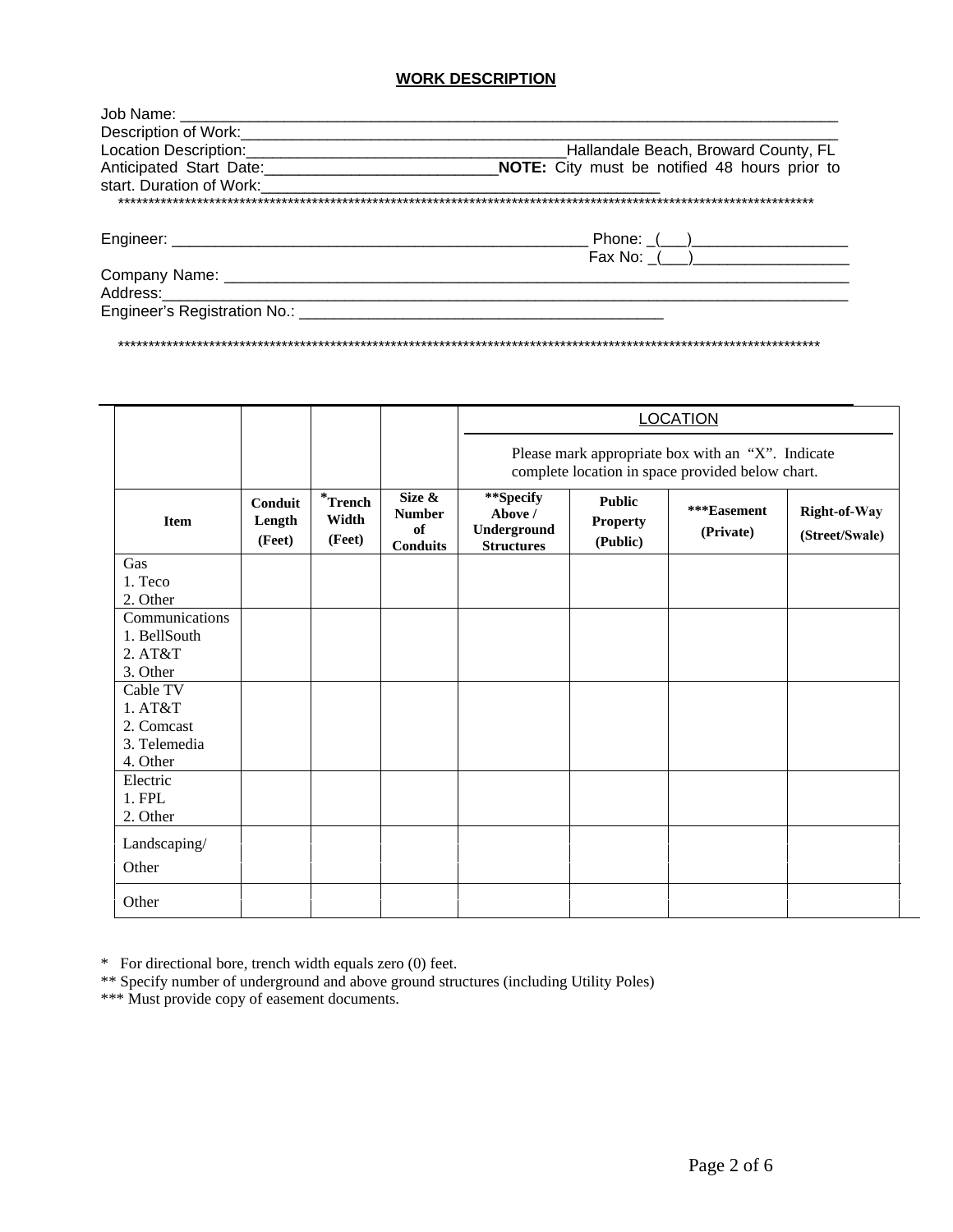#### **Acknowledgement**

The undersigned agrees that all the information is correct to the best of their knowledge, and that all necessary licenses, registrations, franchises and/or insurance coverages have been obtained and are valid. They agree to conform to all rules and regulations of the City of Hallandale Beach and other agencies having jurisdiction, and to defend, indemnify and hold the City of Hallandale Beach harmless against any and all liability, loss, cost, damage or expense which may accrue because of negligence, misconduct in the performance, or lack of performance, related to the above work. We also agree to the attached permit conditions.

|                         | Title:                                                   |
|-------------------------|----------------------------------------------------------|
| Contractor's Signature: | Date: $\frac{1}{\sqrt{1-\frac{1}{2}} \cdot \frac{1}{2}}$ |
|                         | Title:                                                   |

#### **GENERAL INSTRUCTIONS \***

- 1. Submit two (2) original application forms to 630 N.W. 2<sup>nd</sup> Street, Hallandale Beach, Florida 33009.
- 2. Complete all sections, sign, and date each application form.
- 3. Attach copies of the state and local certifications, liability insurance coverage form naming the City of Hallandale Beach as an additional insured against third party losses or claims (Chapter 25, Article IV, Section 25-126).
- 4. City Ordinance Chapter 25, Article IV, Section 25-119: Placement or maintenance of communications facility in public rights-of-way. Section 25-128: Construction Bonds. Section 25-129: Security Fund.
- 5. A detailed plan showing the location and a layout of the proposed work.
- 6. If work is on public or private property submit copy of easement documents or written permission from owner.
- 7. Submit Maintenance of Traffic Plan (MOT).
- 8. Notify City of start/completion and inspections at (954) 457-1622.
- 9. For additional information, you may contact (954) 457-1622.
- 10. Copy of approved permit and plans must be on job site at all times.

## **FOR OFFICE USE ONLY – DO NOT USE**

Application Approved by:

 City of Hallandale Beach Public Works/Utilities Department Engineering Division

\_\_\_\_\_\_\_\_\_\_\_\_\_\_\_\_\_\_\_\_\_\_\_\_\_\_\_\_\_\_\_\_\_\_\_\_\_\_\_\_

Remarks:\_\_\_\_\_\_\_\_\_\_\_\_\_\_\_\_\_\_\_\_\_\_\_\_\_\_\_\_\_\_\_\_\_\_\_\_\_\_\_\_\_\_\_\_\_\_\_\_\_\_\_\_\_\_\_\_\_\_\_\_\_\_\_\_\_\_\_\_\_\_\_\_\_\_\_\_\_\_\_\_\_\_

## **PROJECT CLOSEOUT: DATE OF FINAL INSPECTION:\_\_\_\_\_\_\_\_\_\_\_\_\_\_\_\_\_\_\_\_\_\_\_\_\_\_\_\_\_\_\_\_\_\_\_\_\_\_**

AS-BUILT SUBMITTED: \_\_\_\_\_\_\_YES \_\_\_\_\_\_\_NO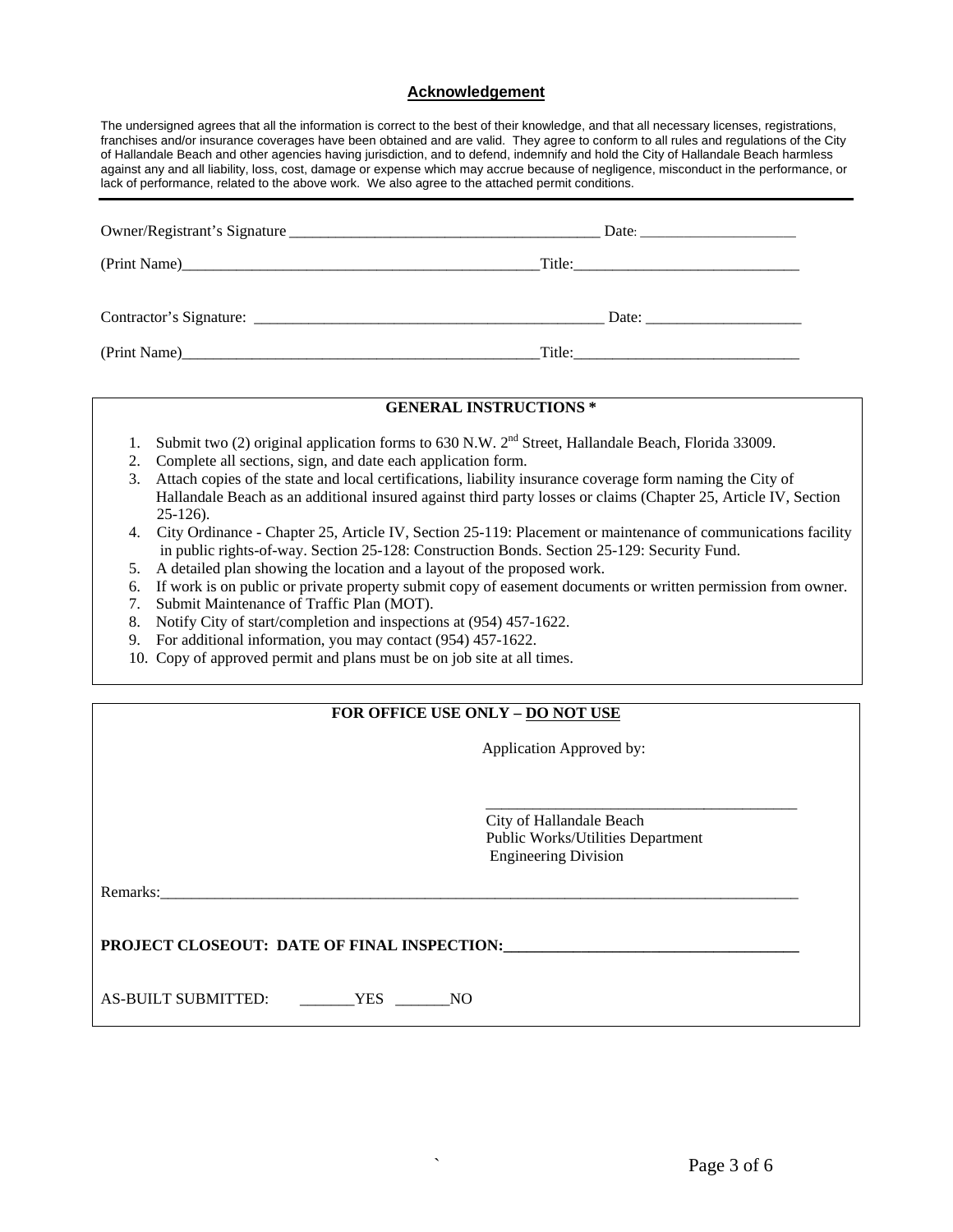## **1. PLANS AND SPECIFICATIONS**

- 1.1. All plans shall be submitted on sheets no larger than 24" x 36".
- 1.2. Plans shall show and locate by dimension the proposed project and all existing utilities to permit assessment of the proposed work in relation to existing facilities.
- 1.3. Existing pavement widths shall be indicated on drawing with relevant dimensions.
- 1.4. The identity of the operating and maintaining utility shall be on the plans.
- 1.5. For all new installations or maintenance work, a drawing indication location, R.O.W. layout, proposed work area and nature of work must be submitted to Engineering Division for approval and permitting.
- 1.6. For EMERGENCY work, a record drawing must be submitted to the Engineering Division within ten working days after the work is done.
- 1.7. The name of the contractor (who must be licensed by Broward County or the State of Florida), contact person, and their phone number, shall be provided to the City.

## **2. INSTALLATION**

## **2.1. COVER**

- 2.1.1 The minimum cover in the public R.O.W. shall be as follows unless installed in approved sleeves, at a depth approved by the City Engineer:
	- 2.1.1.1. GAS MAIN LINES AND SERVICE LATERALS 36"
	- 2.1.1.2. TELEPHONE, CATV, OR OTHER SIGNAL SYSTEM 30"
	- 2.1.1.3. ELECTRICAL POWER INSTALLATION 36" (carried in approved steel, plastic or concrete cover)

## **2.2. LOCATION**

- 2.2.1. New utilities shall be installed in street R.O.W. so they are a minimum of a) 10 horizontal feet from any existing water or sewer utility; b) if closer than 10 horizontal feet or when crossing any existing water or sewer main, then a 3 foot vertical clearance under any existing water or sewer main is required; c) 18 vertical inches under any sewer lateral or water service and shall be encased in approved sleeve.
- 2.2.2 Special requirements for cases where the above criteria cannot be met shall be based on the recommendation of the City Engineer.

## **3. GENERAL PROVISIONS**

## **3.1. MAINTENANCE OF TRAFFIC**

- 3.1.1. The contractor will be responsible for Maintenance of Traffic in accordance with the provisions of the State of Florida "Roadway and Traffic Design Standards", Index 600 Series, and the USDOT's "Manual on Uniform Traffic Control Devices".
- 3.1.2. Contractor must provide for one lane of traffic in each direction at all times, unless otherwise approved by the City Engineer.
- 3.1.3. Contractor must maintain suitable vehicular access to each residence and/or business.

## **3.2. PROTECTION OF EXISTING FACILITIES**

- 3.2.1. Prior to commencement of any work, the Permittee shall notify Sunshine State One-Call of Florida, Inc. for underground facility locations, as set forth in the "Underground Facility Damage Prevention and Safety Act" of the State of Florida.
- 3.2.2. Location of existing City Utilities and location of proposed new utilities relative to existing City Utilities must be marked on the plans submitted for permit.
- 3.2.3. The Contractor will be responsible for locating and safeguarding any irrigation lines within the swale area.

## **3.3. NOTICE REQUIRED**

- 3.3.1. Start of Construction The Engineering Division requires forty-eight (48) hours prior to commencement of any work in the public right-of-way. Contact Engineering Division at (954) 457-1620.
- 3.3.2. Inspections For inspections, the Engineering Division must be notified at least twenty-four (24) hours in advance.

## **3.4. EMERGENCY WORK**

- 3.4.1. In the event of an emergency, repair work may be started without a permit upon verbal notification the Engineering Division.
- 3.4.2. If the Engineering Division is closed, then notification must be made as early as possible on the next working day.

## **3.5. INSPECTIONS**

3.5.1. Inspections are required for the following:

Bore pit and/or receiving pit prior to initial bore and jack.

- 3.5.1.1. Open trench to verify depth and location of utility
- 3.5.1.2. During laying of 2 inches of asphalt (results of density test must be submitted at this time)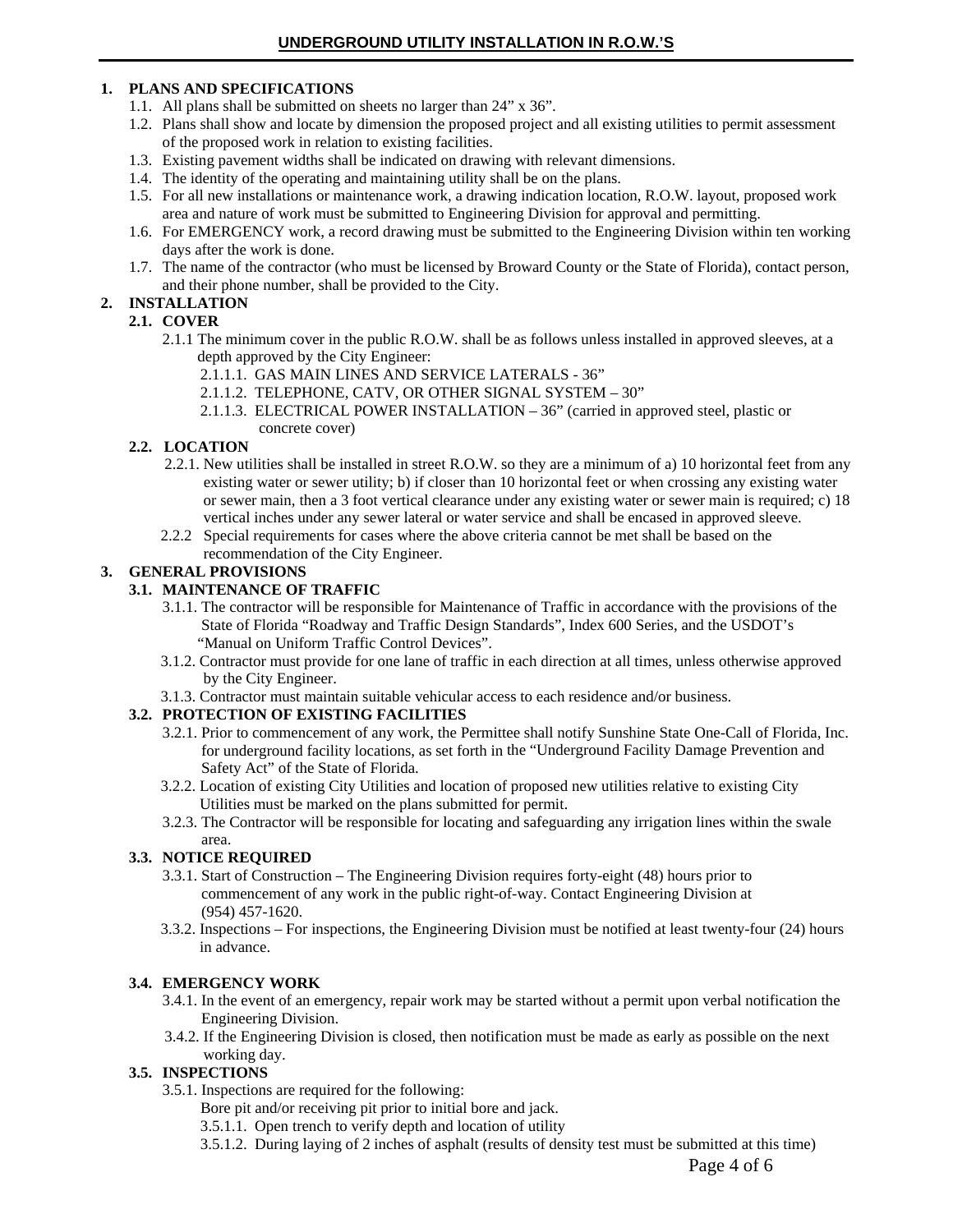#### 3.5.1.3. Final close-out inspection

## **3.6. UNDERGROUND FACILITIES**

- 3.6.1. Underground facility crossings of paved roads or sidewalks shall be made by the "bore and jack" method unless an alternate method is approved by the Engineering Division
- 3.6.2. Proposed open cuts shall be shown on the drawings submitted for approval.

#### **4. OPEN CUT CONSTRUCTION**

- **4.1. REMOVAL OF PAVEMENT, DRIVES, SIDEWALKS, CURBS AND GUTTERS**
	- 4.1.1. Edges of pavement shall be pre-cut straight, clean, and square beyond any damaged base area including well point locations.
	- 4.1.2. Sidewalks, curbs and/or gutters shall be removed in full sections or a minimum of five feet in length.

#### **4.2. EXCAVATION**

- 4.2.1. Sheeting, bracing, etc. shall be used as required to support the sides of the excavation
- 4.2.2. Safety procedures shall be followed and adequate protection shall be provided as required by OSHA and State statute.
- 4.2.3. Any open hole or trench must be properly and securely barricaded to protect public safety. Barricades must be inspected twice daily.
- 4.2.4. All broken pavement, debris and excess material shall be removed from the work site daily.
- 4.2.5. Excavated material shall not be stockpiled in the public right-of-way during construction without specific approval of the Engineering Division.
- 4.2.6. Areas disturbed by construction shall be completely restored by the Utilities contractor as soon as possible, and no later than one week after the original work is completed.

#### **4.3. DISPOSAL OF WATER EXCAVATION**

- 4.3.1. Adequate provision shall be made for the disposal of water resulting from de-watering or pumping operations in accordance with State and County requirements.
- 4.3.2. All storm drains in the vicinity of the construction site shall be securely covered with filter fabric to prevent loose debris and sediments from entering the catch basin. Sediment trapped by the filter fabric must be removed periodically to avoid clogging of grate. Upon completion of work, the filter fabric is to be removed from the storm drain. If sediments or debris enter the storm drain, it will be the responsibility of the Contractor to clean the catch basin.

#### **4.4. DETECTION DEVICES**

4.4.1. All underground utilities shall be marked with a detection device such as "DETECO" tape. Detection devices shall be installed according to manufacturer's recommendations. All devices shall be color coded according to APWA standards. New devices shall be compatible with existing detection devices and locators, unless otherwise called for in plans.

#### **4.5. RESTORATION OF PAVEMENT**

#### **4.5.1. GENERAL**

- 4.5.1.1. Paved sections shall conform in type, shape, elevation and texture with adjacent paved areas and shall be at least equal quality. All areas of new or existing pavement, damaged or undermined in the course of contractor operations, shall be removed and restored in an approved manner. Where pavement is removed for the installation, maintenance or removal of any underground facility, restoration shall be in accordance with the specifications of Section 4.5.
- 4.5.1.2. Swale areas, medians, sidewalks, driveways, etc., and all other facilities shall be restored to at least equal quality.
- 4.5.1.3. All benchmarks and permanent reference survey markers disturbed or covered during course of contractor operations shall be replaced or raised at an equal or better level of precision, at the Permittee's expense, by a professional Land Surveyor registered in the State of Florida.
- 4.5.1.4. All signs, pavement markings, traffic loop detectors, and signalization shall be restored or replaced to original condition and shall be inspected and approved by Broward County Traffic Engineering Division.
- 4.5.1.5. All restoration shall be done in conformance with FDOT Standard Specifications for Road and Bridge Construction.
- 4.5.1.6. Flowable fill is not permitted.

#### **4.5.2. SUBGRADES**

 4.5.2.1. The entire width of cut shall be demucked if necessary. All material supporting the roadway and shoulders shall have a minimum LBR of 40. The top 12" of the undisturbed soil shall be compacted to 100% of maximum dry density as per AASHTO-T-99-C.

#### **4.5.3. BASES**

 4.5.3.1. The replaced base material over ditch shall be twice the thickness of the original base, minimum 8" and maximum 18".